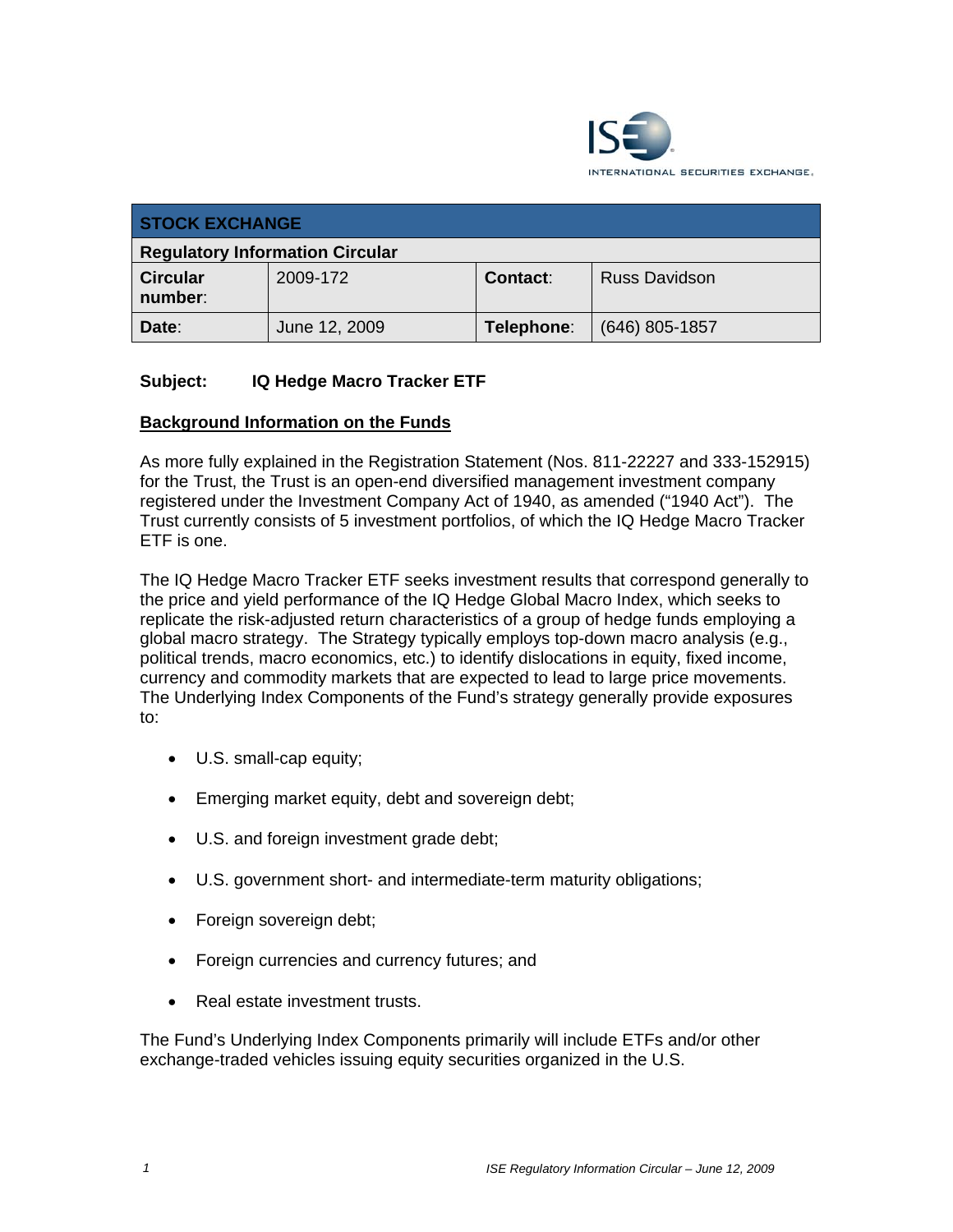IndexIQ Advisors LLC (the "Advisor") is the investment advisor to the Fund. Mellon Capital Management Corporation serves as the sub-advisor. ALPS Distributors, Inc. is the distributor for the Funds ("Distributor"). The Bank of New York Mellon serves as the Fund's Administrator, Custodian and Transfer Agent.

As described more fully in the Trust's prospectus ("Prospectus") and Statement of Additional Information ("SAI"), the Fund issues and redeems shares at their NAV only in blocks of 50,000 shares or multiples thereof (each, a "Creation Unit"). Only certain persons or entities may purchase or redeem these Creation Units ("Authorized Participants").

The Fund typically earns income dividends from stocks and interest from debt securities. These amounts, net of expenses, are typically passed along to Fund shareholders as dividends from net investment income. The Fund realizes capital gains or losses whenever it sells securities. Net capital gains are distributed to shareholders as "capital gain distributions." Dividends may be declared and paid more frequently to improve index tracking or to comply with the distribution requirements of the Code.

DTC will act as securities depositary for the Shares. The Shares of the Fund are represented by global securities registered in the name of DTC or its nominee and deposited with, or on behalf of, DTC. Except as provided in the Prospectus, certificates will not be issued for Shares.

The NAV per Share for the Fund will be determined each business day, normally at the close of the Regular Market Session (ordinarily, 4:00 p.m. Eastern Standard Time ("ET")). NAV is calculated by dividing the value of the net assets of a Fund (i.e., the total value of its assets less all liabilities) by the number of Shares outstanding, rounded to the nearest cent. NAV will be available from the Distributor and will also available to National Securities Clearing Corporation ("NSCC") participants through data made available from NSCC.

 The Trust's registration statement describes the various fees and expenses for the Fund's Shares. For a more complete description of the Fund and the underlying index, visit www.indexiq.com.

#### **Principal Risks**

Interested persons are referred to the Prospectus for a description of risks associated with an investment in the Shares. These risks include the risk that a Fund's return may not match the return of its index for a number of reasons including the incursion by a Fund of operating expenses and costs not applicable to its index. In addition, as noted in the Prospectus, the Shares may trade at market prices that may differ from their NAV. The NAV of the Shares will fluctuate with changes in the market value of the Fund's holdings. The market prices of the Shares will fluctuate in accordance with changes in NAV as well as the supply and demand for the Shares. Additional risks include Equity Securities Risk; Small-Capitalization Companies Risk; Fixed-Income Securities Risk; Zero Coupon Securities Risk; Value Investing Style Risk; Growth Investing Style Risk; Foreign Securities Risk; Emerging Market Securities Risk; Leverage Risk; Call Risk; Credit/Default Risk; Sovereign Debt Risk; Emerging Markets Sovereign Debt Risk; Derivatives Risk; Counterparty Risk; Liquidity Risk; Valuation Risk; Currency Risk; and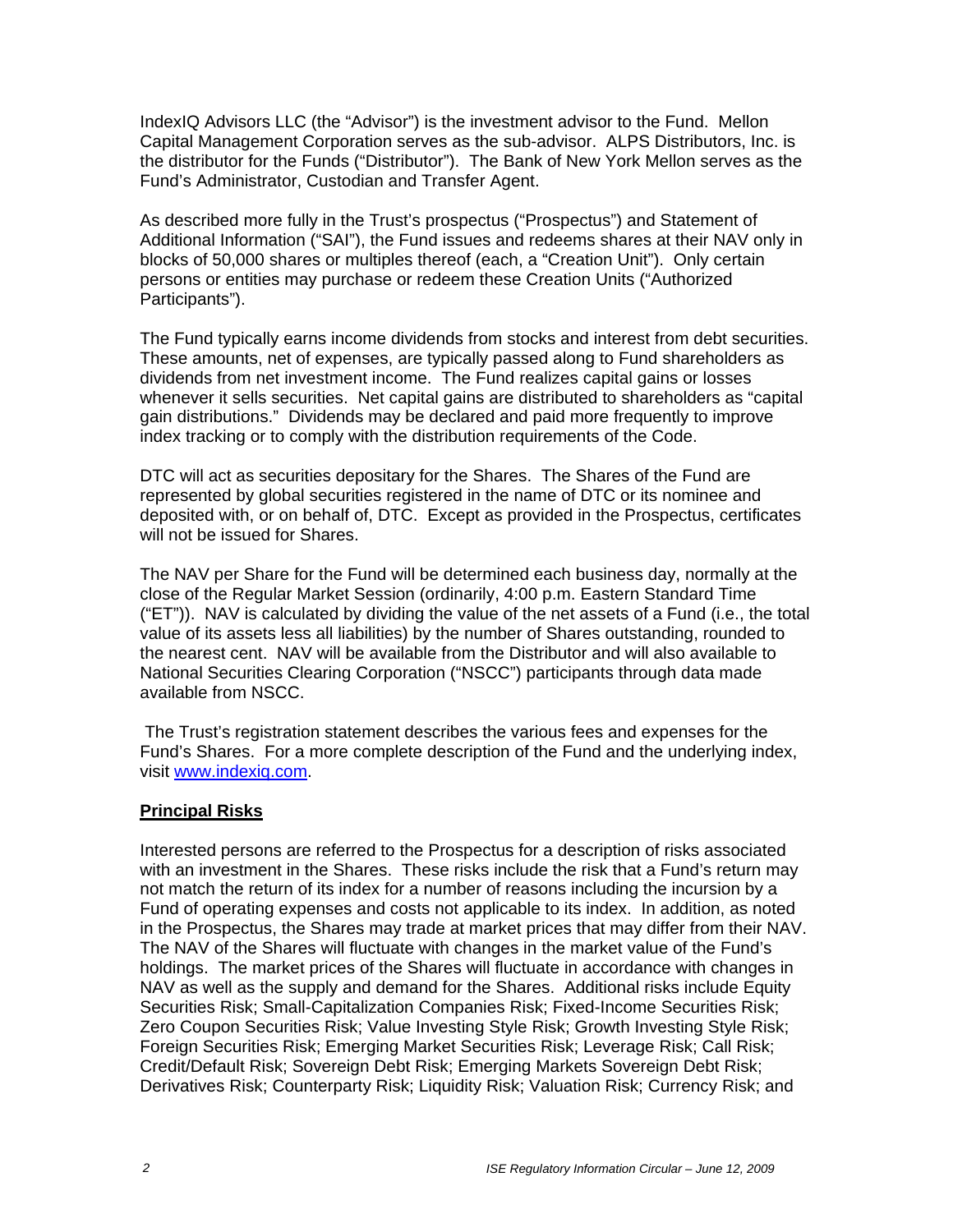Real Estate Securities Risk. Additional risk factors are disclosed in the prospectus for the Fund.

## **Exchange Rules Applicable to Trading in the Shares**

The Shares are considered equity securities, thus rendering trading in the Shares subject to the Exchange's existing rules governing the trading of equity securities.

# **Trading Hours**

Trading in the Shares on ISE is on a UTP basis and is subject to ISE equity trading rules. The Shares will trade from 8:00 a.m. until 8:00 p.m. Eastern Time. Equity EAMs trading the Shares during the Extended Market Sessions are exposed to the risk of the lack of the calculation or dissemination of underlying index value or intraday indicative value ("IIV"). For certain derivative securities products, an updated underlying index value or IIV may not be calculated or publicly disseminated in the Extended Market hours. Since the underlying index value and IIV are not calculated or widely disseminated during Extended Market hours, an investor who is unable to calculate implied values for certain derivative securities products during Extended Market hours may be at a disadvantage to market professionals.

## **Trading Halts**

ISE will halt trading in the Shares in accordance with ISE Rule 2101(a)(2)(iii). The grounds for a halt under this Rule include a halt by the primary market because it stops trading the Shares and/or a halt because dissemination of the IIV or applicable currency spot price has ceased, or a halt for other regulatory reasons. In addition, ISE will stop trading the Shares if the primary market de-lists the Shares.

### **Delivery of a Prospectus**

Pursuant to federal securities laws, investors purchasing Shares must receive a prospectus prior to or concurrently with the confirmation of a transaction. Investors purchasing Shares directly from the Fund (by delivery of the Deposit Amount) must also receive a prospectus.

Prospectuses may be obtained through the Distributor or on the Fund's website. The Prospectus does not contain all of the information set forth in the registration statement (including the exhibits to the registration statement), parts of which have been omitted in accordance with the rules and regulations of the SEC. For further information about the Fund, please refer to the Trust's registration statement.

### **Exemptive, Interpretive and No-Action Relief Under Federal Securities Regulations**

The Commission has issued letters dated October 24, 2006, and August 17, 2001 granting exemptive, interpretive and no-action relief from certain provisions of and rules under the Securities Exchange Act of 1934 for exchange-traded funds listed and traded on a registered national securities exchange that meet certain criteria. The Fund qualifies for the relief granted in the No-Action Letters, a description of which follows.

### **Regulation M Exemptions**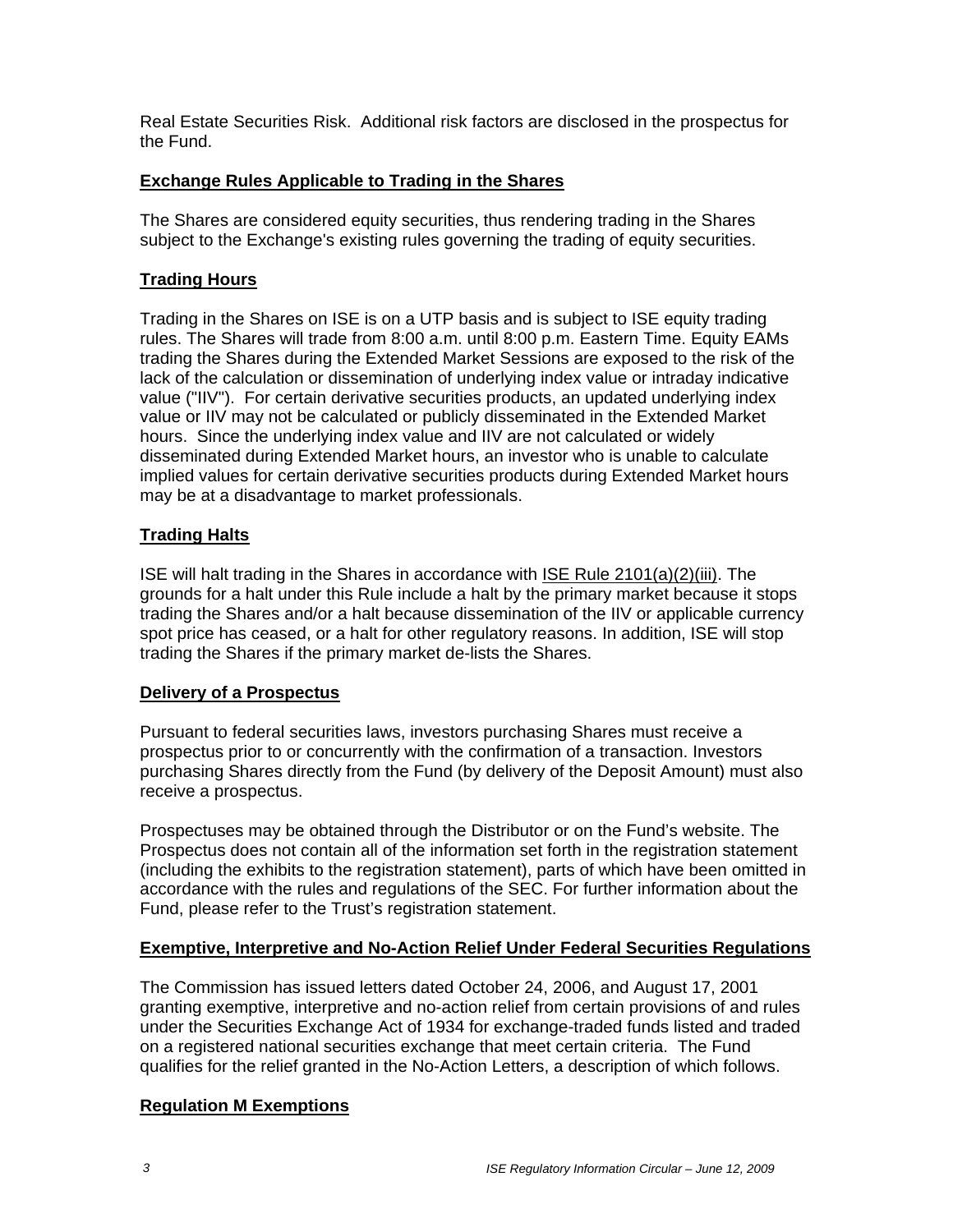Generally, Rules 101 and 102 of Regulation M prohibit any "distribution participant" and its "affiliated purchasers" from bidding for, purchasing, or attempting to induce any person to bid for or purchase any security which is the subject of a distribution until after the applicable restricted period, except as specifically permitted in Regulation M. The provisions of the Rules apply to underwriters, prospective underwriters, brokers, dealers, and other persons who have agreed to participate or are participating in a distribution of securities.

The Commission issued a No-Action Letter by which persons participating in a distribution of shares of a fund may engage in secondary market transactions in such shares during their participation in such a distribution, despite the requirements of from Rule 101 under Regulation M. In addition, the SEC has permitted persons who may be deemed to be participating in the distribution of shares of a fund (i) to purchase securities for the purpose of purchasing creation unit aggregations of fund shares and (ii) to tender securities for redemption in Creation Unit Aggregations. Further, the Commission has clarified that the tender of fund shares to the Fund for redemption does not constitute a bid for or purchase of any of the Funds' securities during the restricted period of Rule 101. The Commission has issued a No-Action Letter to paragraph (e) of Rule 102 under Regulation M which allow the redemption of fund shares in creation unit aggregations during the continuous offering of shares.

### **Customer Confirmations for Creation or Redemption of Fund Shares (SEC Rule 10b-10)**

Broker–dealers who handle purchases or redemptions of Fund shares in Creation Units for customers will be permitted to provide such customers with a statement of the number of Creation Unit Aggregations created or redeemed without providing a statement of the identity, number and price of shares of the individual securities tendered to the Fund for purposes of purchasing creation unit aggregations ("Deposit Securities") or the identity, number and price of shares to be delivered by the Trust to the redeeming holder ("Redemption Securities"). The composition of the securities required to be tendered to the Fund for creation purposes and of the securities to be delivered on redemption will be disseminated each business day and will be applicable to requests for creations or redemption, as the case may be, on that day. This exemptive relief under Rule 10b-10 with respect to creations and redemptions is subject to the following conditions:

- 1) Confirmations to customers engaging in creations or redemptions must state that all information required by Rule 10b-10 will be provided upon request;
- 2) Any such request by a customer for information required by Rule 10b-10 will be filed in a timely manner, in accordance with Rule 10b-10(c);
- 3) Except for the identity, number and price of shares of the component securities of the Deposit Securities and Redemption Securities, as described above, confirmations to customers must disclose all other information required by Rule 10b-10(a).

### **SEC Rule 14e-5**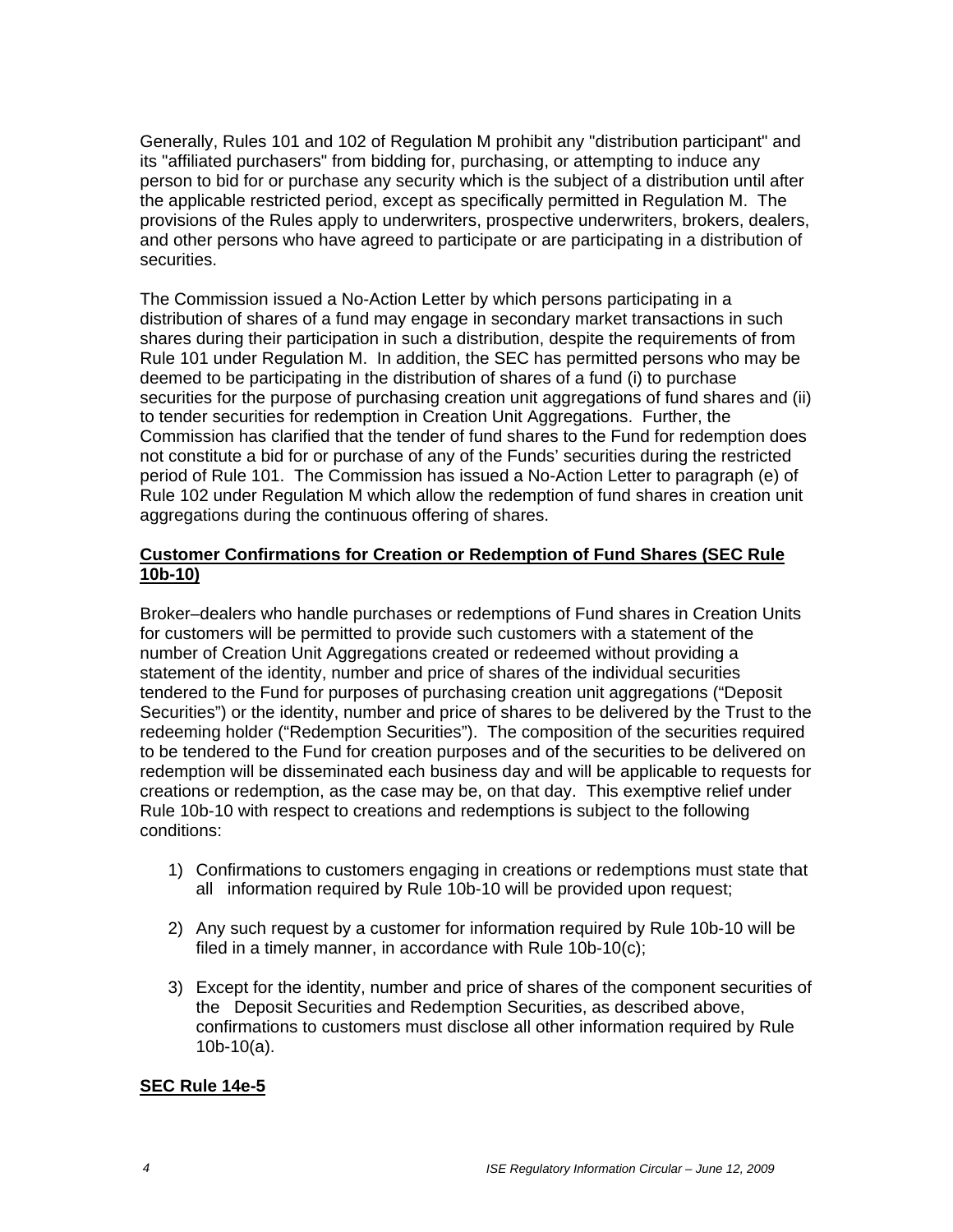The Commission has permitted any person acting as a dealer-manager of a tender offer for a component security of fund (1) to redeem fund shares in creation unit aggregations from the issuer that may include a security subject to such tender offer and (2) to purchase fund shares during such tender offer. In addition, a No-Action has been issued under Rule 14e-5 states that if a broker-dealer acting as a dealer-manager of a tender offer for a security of the Fund purchases or arranges to purchase such securities in the secondary market for the purpose of tendering such securities to purchase one or more creation unit aggregations of shares, it must be made in conformance with the following:

- i. such bids or purchases are effected in the ordinary course of business, in connection with a basket of 20 or more securities in which any security that is the subject of a distribution, or any reference security, does not comprise more than 5% of the value of the basket purchased; or
- ii. purchases are effected as adjustments to such basket in the ordinary course of business as a result of a change in the composition of the underlying index; and
- iii. such bids or purchases are not effected for the purpose of facilitating such tender offer.

## **Section 11(d)(1); SEC Rules 11d1-1 and 11d1-2**

Section 11(d)(1) of the Act generally prohibits a person who is both a broker and a dealer from effecting any transaction in which the broker-dealer extends credit to a customer on any security which was part of a new issue in the distribution of which he participated as a member of a selling syndicate or group within thirty days prior to such transaction. The Commission has clarified that Section 11(d)(1) does not apply to broker-dealers that are not authorized participants (and, therefore, do not create creation unit aggregations) that engage in both proprietary and customer transactions in shares of a fund in the secondary market, and for broker-dealer authorized participants that engage in creations of creation unit aggregations. This relief is subject to specific conditions, including the condition that such broker-dealer (whether or not an authorized participant) does not, directly or indirectly, receive from the fund complex any payment, compensation or other economic incentive to promote or sell the shares of a fund to persons outside the fund complex, other than non-cash compensation permitted under NASD Rule 2830 (I)(5)(A), (B) or (C). See letter dated November 22, 2005 from Brian A Bussey, Assistant Chief Counsel, SEC Division of Market Regulation, to Barclays Global Investors, N.A., dated November 22, 2005. The Commission has issued a No-Action Letter under Section 11(d)(1) of the Act states that broker-dealers may treat shares of a fund, for purposes of Rule 11d1-2, as "securities issued by a registered open-end investment company as defined in the Investment Company Act" and thereby extend credit or maintain or arrange for the extension or maintenance of credit on shares that have been owned by the persons to whom credit is provided for more than 30 days, in reliance on the exemption contained in the rule.

### **SEC Rule 15c1-5 and 15c1-6**

The Commission has issued a No-Action letter with respect to Rule 15c1-5 and Rule 15c1-6 as to the required disclosure of control by a broker or dealer with respect to creations and redemptions of fund shares and secondary market transactions therein.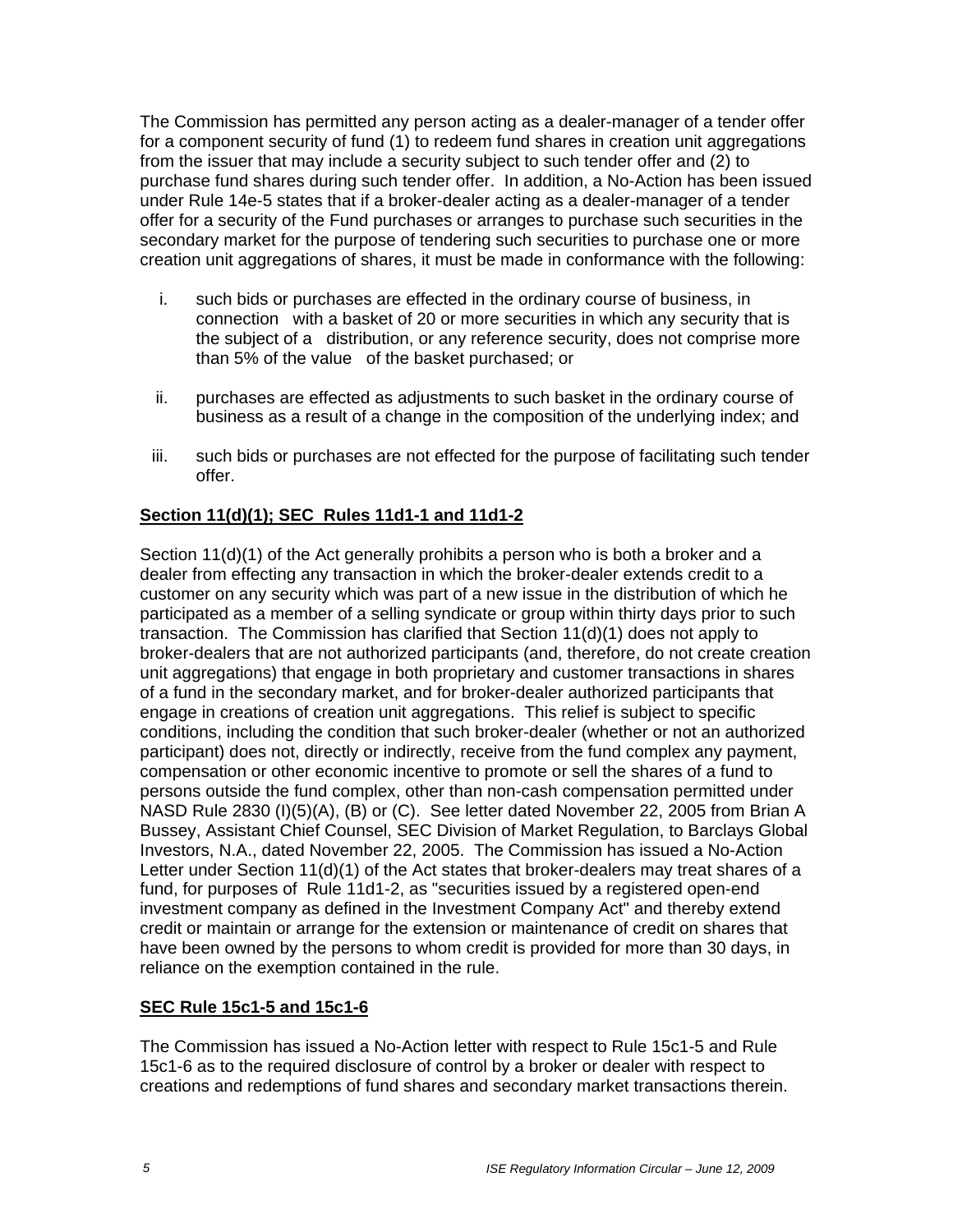**This Regulatory Information Circular is not a statutory Prospectus. Equity EAMs should consult the Trust's Registration Statement, SAI, Prospectus and the Fund's website for relevant information.**